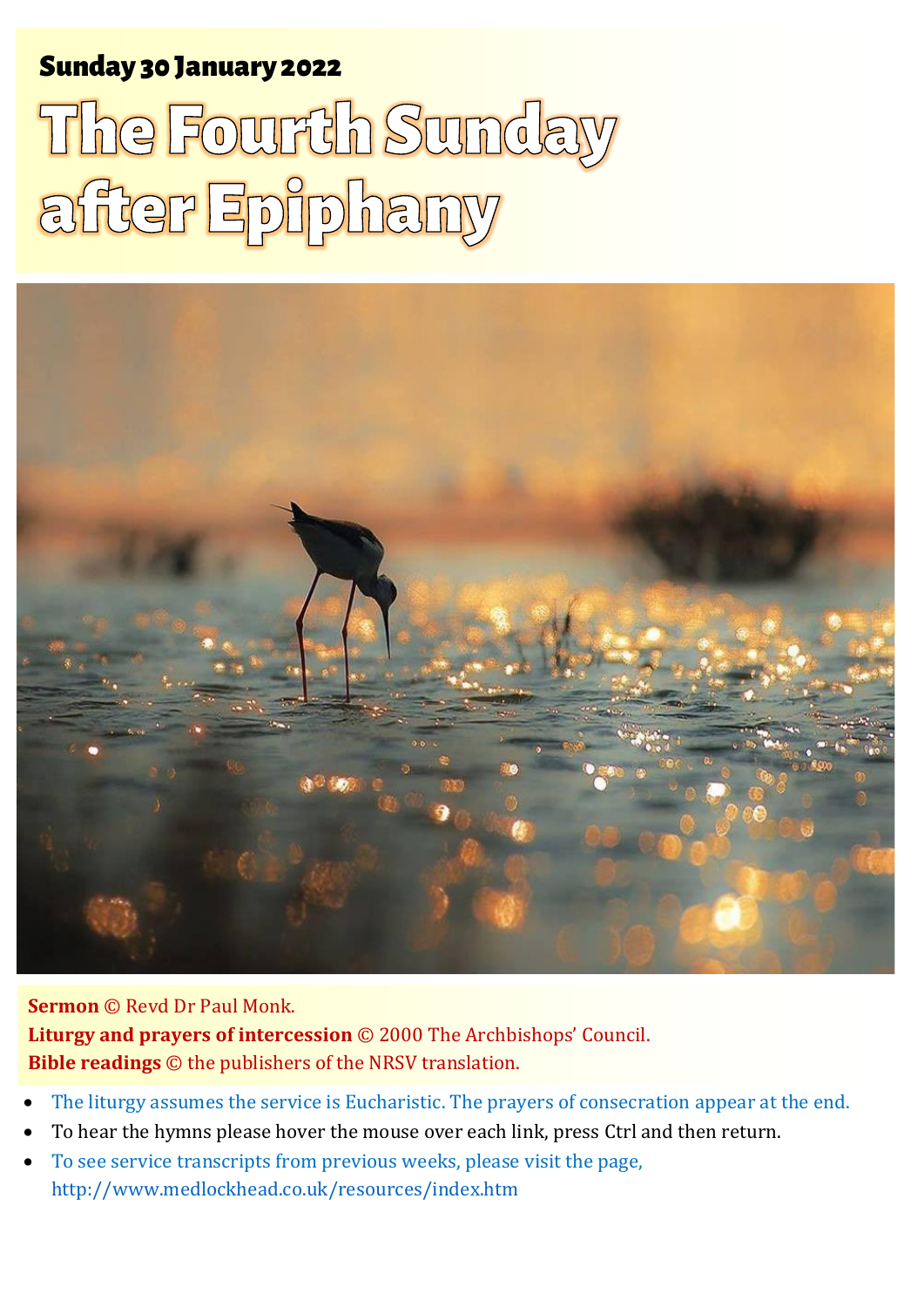# **Introduction and welcome**

HYMN 1 **[The Church's one foundation](https://www.youtube.com/watch?v=bCdASxyPIKE)** (please click on this link to hear the hymn)

# **The Welcome**

In the name of the Father, and of the Son, and of the Holy Spirit

All **Amen.**

The Lord be with you

All **And also with you.**

# **The Preparation**

All **Almighty God,**

**to whom all hearts are open, all desires known, and from whom no secrets are hidden: cleanse the thoughts of our hearts by the inspiration of your Holy Spirit, that we may perfectly love you, and worthily magnify your holy name; through Christ our Lord. Amen.**

Our Lord Jesus Christ said:

The first commandment is this: 'Hear, O Israel, the Lord our God is the only Lord. You shall love the Lord your God with all your heart, with all your soul, with all your mind, and with all your strength.'

And the second is this: 'Love your neighbour as yourself.' There is no other commandment greater than these. On these two commandments hang all the law and the prophets.

#### All **Amen. Lord, have mercy.**

By the mercies of God,

let us confess our sins and present our bodies as a living sacrifice,

holy and acceptable to him,

which is our spiritual worship: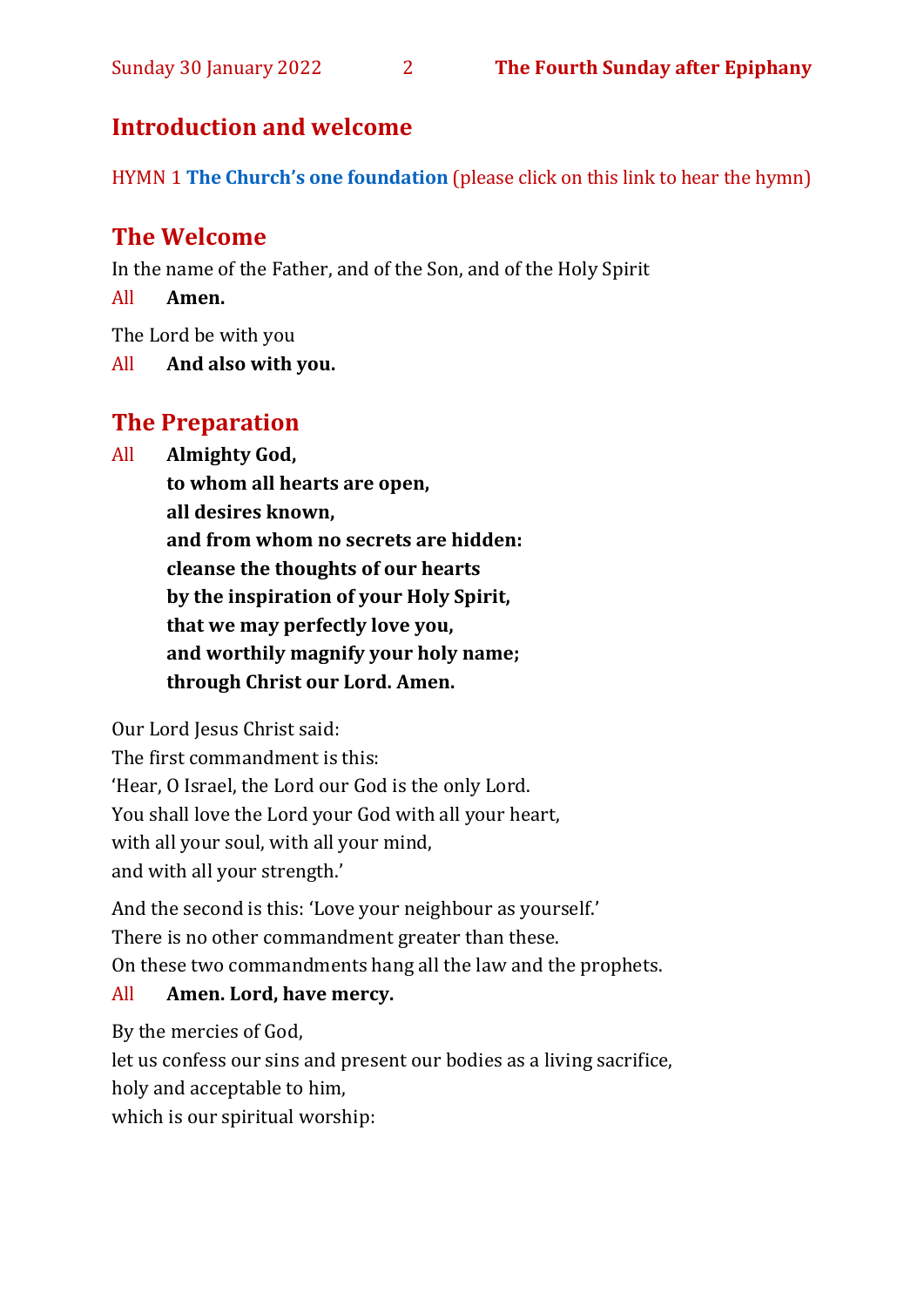All **Almighty God, our heavenly Father, we have sinned against you and against our neighbour in thought and word and deed, through negligence, through weakness, through our own deliberate fault. We are truly sorry and repent of all our sins. For the sake of your Son Jesus Christ, who died for us, forgive us all that is past and grant that we may serve you in newness of life to the glory of your name. Amen.**

Almighty God,

who forgives all who truly repent, have mercy upon you, pardon and deliver you from all your sins, confirm and strengthen you in all goodness, and keep you in life eternal; through Jesus Christ our Lord. All **Amen.**

# **The Gloria**

This Gloria is sung to the tune of 'Cwm Rhondda'. Click **[here](about:blank)** for the tune.

All **Glory be to God in Heaven, Songs of joy and peace we bring, Thankful hearts and voices raising, To creation's Lord we sing. Lord we thank you, Lord we praise you, Glory be to God our King: Glory be to God our King. Lamb of God, who on our shoulders, Bore the load of this world's sin; Only Son of God the Father, You have brought us peace within.**

**Lord, have mercy, Christ have mercy,**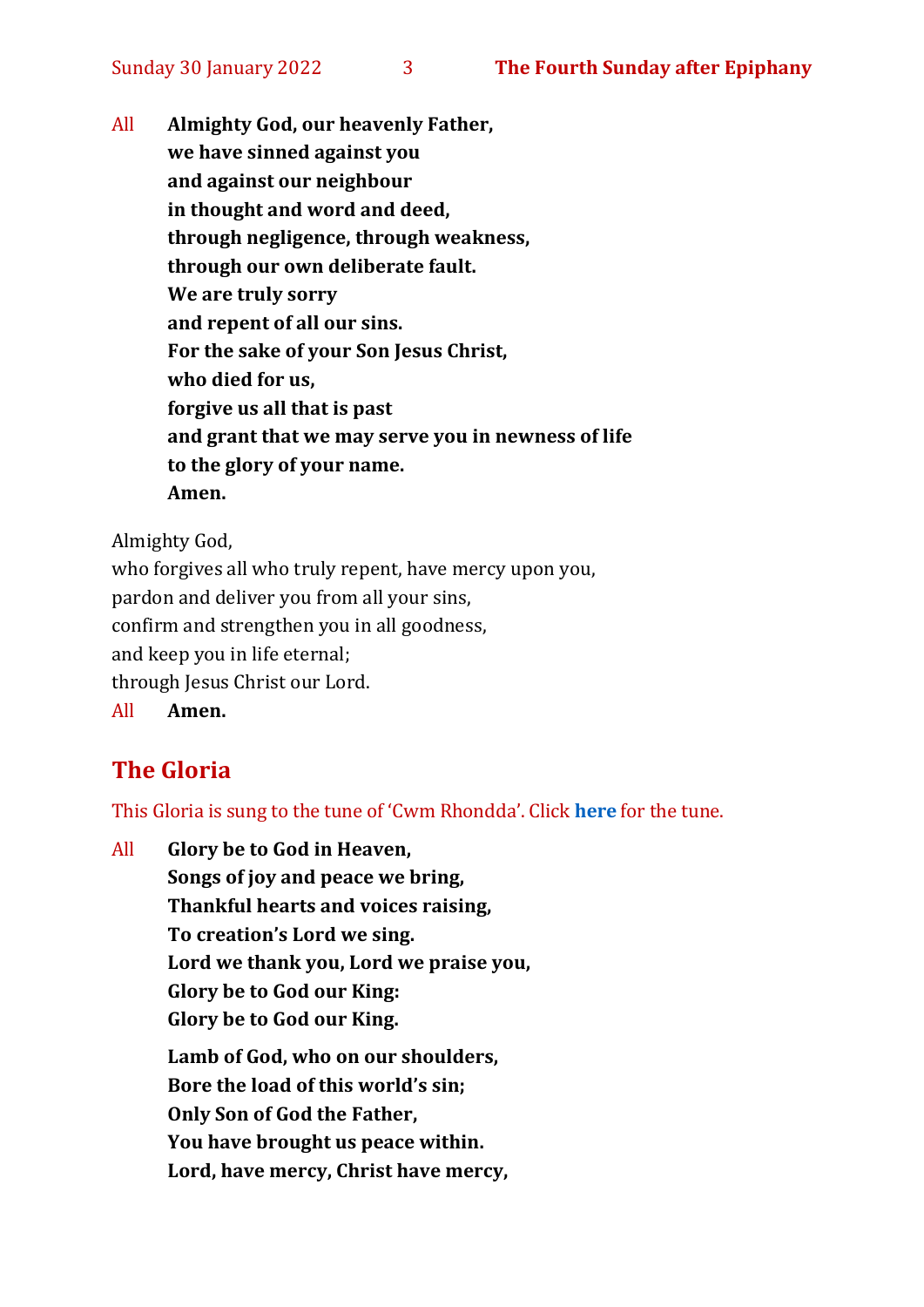**Now your glorious reign begin: Now your glorious reign begin.**

**You O Son of God are Holy, You we praise with one accord. None in heav'n or earth is like you, Only you are Christ the Lord. With the Father and the Spirit, Ever worshipped and adored: Ever worshipped and adored.**

# **The Collect for the Fourth Sunday after Epiphany**

God our creator, who in the beginning commanded the light to shine out of darkness: we pray that the light of the glorious gospel of Christ may dispel the darkness of ignorance and unbelief, shine into the hearts of all your people, and reveal the knowledge of your glory in the face of Jesus Christ your Son our Lord,

who is alive and reigns with you, in the unity of the Holy Spirit, one God, now and for ever.

All **Amen**.

# **First reading**

A reading from the Book of the Prophet Ezekiel

When these days are over, then from the eighth day onwards the priests shall offer upon the altar your burnt-offerings and your offerings of well-being; and I will accept you, says the Lord God.

Then he brought me back to the outer gate of the sanctuary, which faces east; and it was shut. The Lord said to me: This gate shall remain shut; it shall not be opened, and no one shall enter by it; for the Lord, the God of Israel, has entered by it; therefore it shall remain shut. Only the prince, because he is a prince, may sit in it to eat food before the Lord; he shall enter by way of the vestibule of the gate, and shall go out by the same way.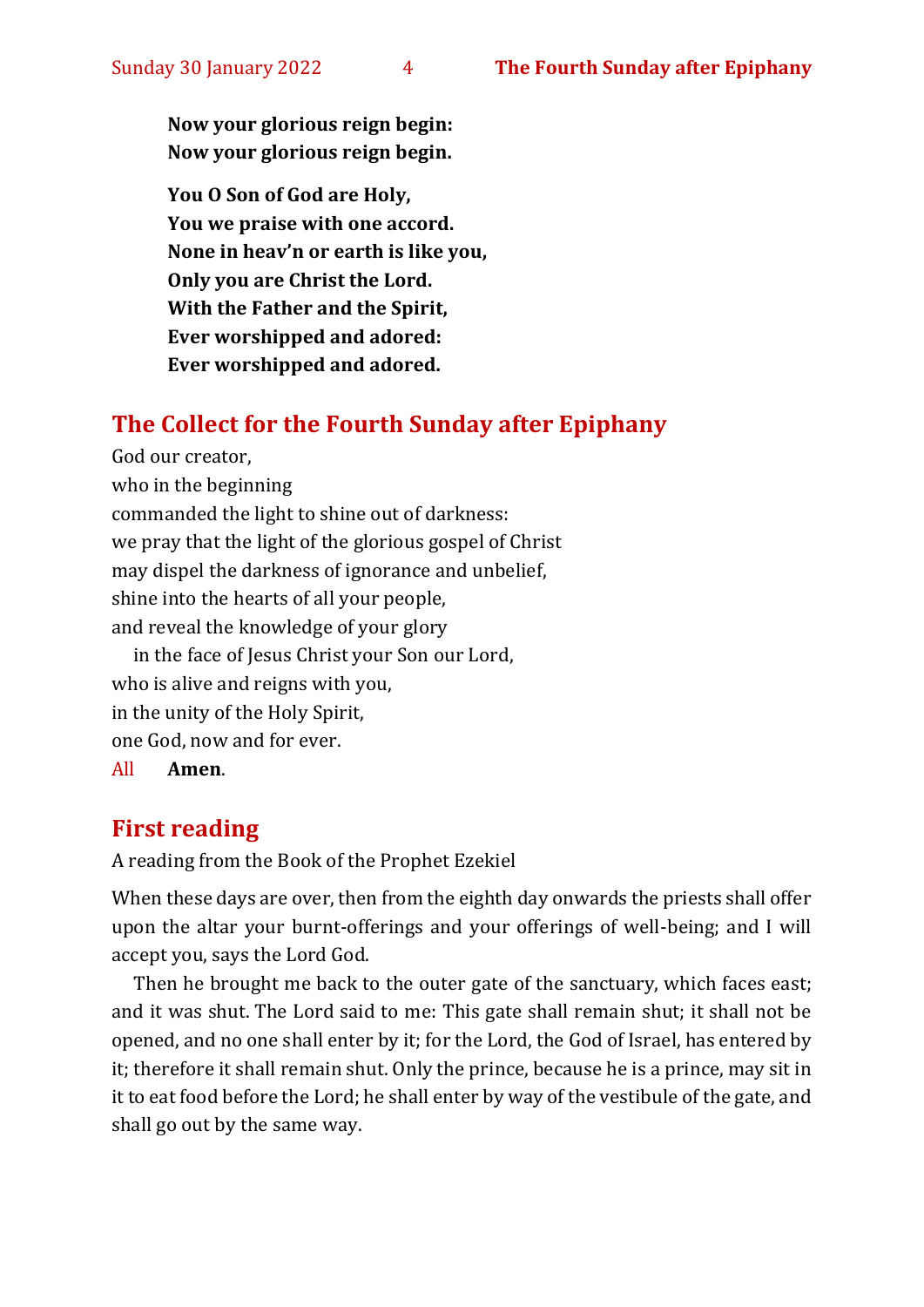Then he brought me by way of the north gate to the front of the temple; and I looked, and lo! the glory of the Lord filled the temple of the Lord; and I fell upon my face. *Ezekiel 43:27—44:4*

This is the Word of the Lord

# All **Thanks be to God.**

# **Second reading**

A reading from St Paul's First Letter to the Corinthians

If I speak in the tongues of mortals and of angels, but do not have love, I am a noisy gong or a clanging cymbal. And if I have prophetic powers, and understand all mysteries and all knowledge, and if I have all faith, so as to remove mountains, but do not have love, I am nothing. If I give away all my possessions, and if I hand over my body so that I may boast, but do not have love, I gain nothing.

Love is patient; love is kind; love is not envious or boastful or arrogant or rude. It does not insist on its own way; it is not irritable or resentful; it does not rejoice in wrongdoing but rejoices in the truth. It bears all things, believes all things, hopes all things, endures all things.

Love never ends. But as for prophecies, they will come to an end; as for tongues, they will cease; as for knowledge, it will come to an end. For we know only in part, and we prophesy only in part; but when the complete comes, the partial will come to an end. When I was a child, I spoke like a child, I thought like a child, I reasoned like a child; when I became an adult, I put an end to childish ways. For now we see in a mirror, dimly, but then we will see face to face. Now I know only in part; then I will know fully, even as I have been fully known. And now faith, hope, and love abide, these three; and the greatest of these is love. *1 Corinthians 13:1–13*

This is the Word of the Lord

All **Thanks be to God.**

HYMN 2 **[Amazing love](https://www.youtube.com/watch?v=ItR0E1lg7lY)** (click on this link to hear the hymn)

# **Gospel reading**

Hear the Gospel of our Lord Jesus Christ according to Luke

## All **Glory to you O Lord.**

When the time came for their purification according to the law of Moses, they brought him up to Jerusalem to present him to the Lord (as it is written in the law of the Lord, 'Every firstborn male shall be designated as holy to the Lord'), and they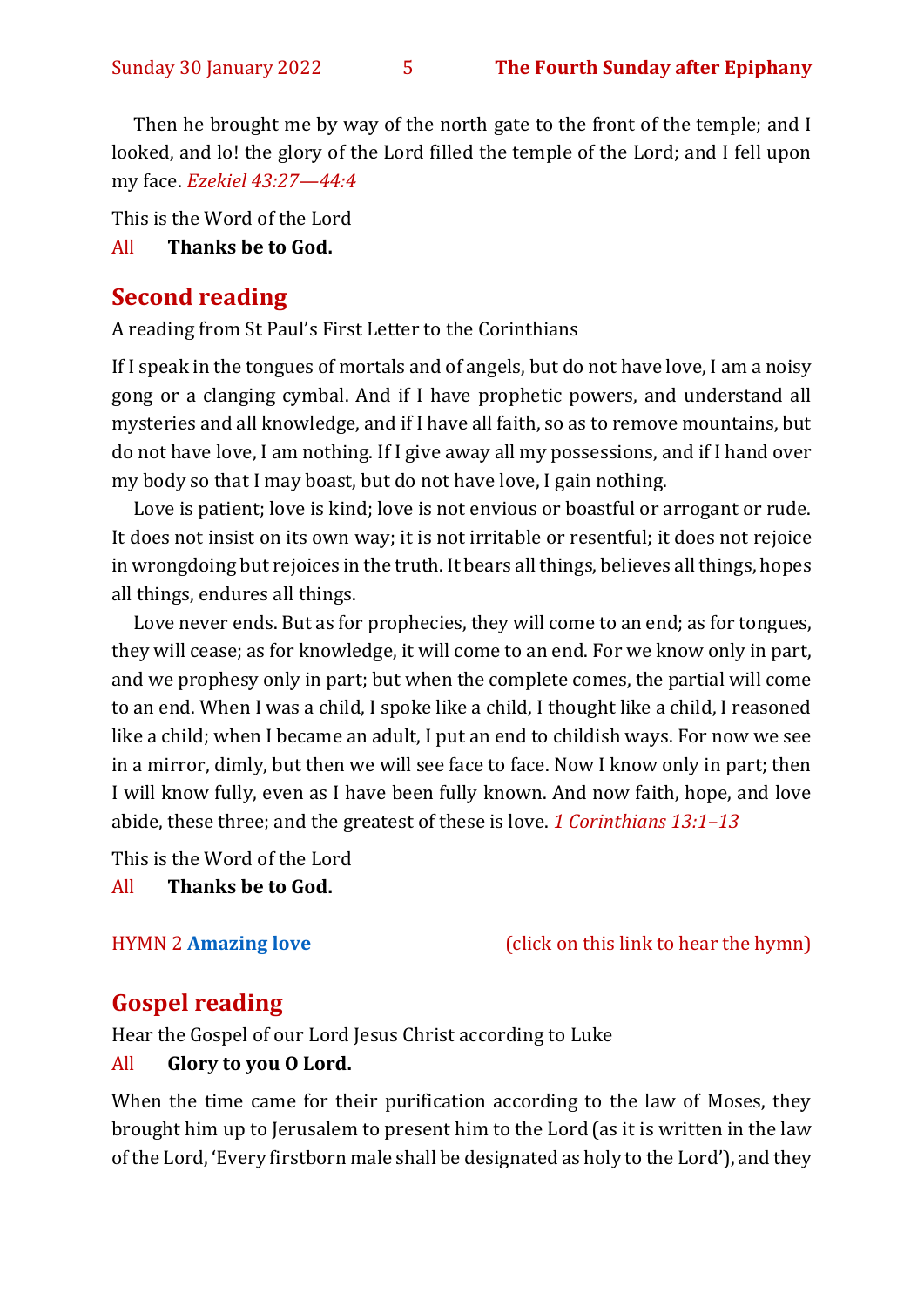offered a sacrifice according to what is stated in the law of the Lord, 'a pair of turtledoves or two young pigeons.'

Now there was a man in Jerusalem whose name was Simeon; this man was righteous and devout, looking forward to the consolation of Israel, and the Holy Spirit rested on him.It had been revealed to him by the Holy Spirit that he would not see death before he had seen the Lord's Messiah.Guided by the Spirit, Simeon came into the temple; and when the parents brought in the child Jesus, to do for him what was customary under the law, Simeontook him in his arms and praised God, saying,

'Master, now you are dismissing your servant in peace,

according to your word;

for my eyes have seen your salvation,

which you have prepared in the presence of all peoples,

a light for revelation to the Gentiles

and for glory to your people Israel.'

And the child's father and mother were amazed at what was being said about him. Then Simeon blessed them and said to his mother Mary, 'This child is destined for the falling and the rising of many in Israel, and to be a sign that will be opposed so that the inner thoughts of many will be revealed—and a sword will pierce your own soul too.'

There was also a prophet, Anna the daughter of Phanuel, of the tribe of Asher. She was of a great age, having lived with her husband for seven years after her marriage, then as a widow to the age of eighty-four. She never left the temple but worshipped there with fasting and prayer night and day. At that moment she came, began to praise God, and to speak about the child to all who were looking for the redemption of Jerusalem.

When they had finished everything required by the law of the Lord, they returned to Galilee, to their own town of Nazareth. The child grew and became strong, filled with wisdom; and the favour of God was upon him. *Luke 2:22–40*

This is the Gospel of the Lord

All **Praise to you O Christ.** 

# **Sermon**

Some people seem to be almost fascinated with God and religion, but never come close enough to commit themselves. Others seem to find all religion inherently repulsive, yet show a fascination for God Himself. Others again, speak the language of the faith, while the substance of faith never 'rubs off.' And yet others search in all the wrong places for anything that could be called a 'proof.' SO many of us are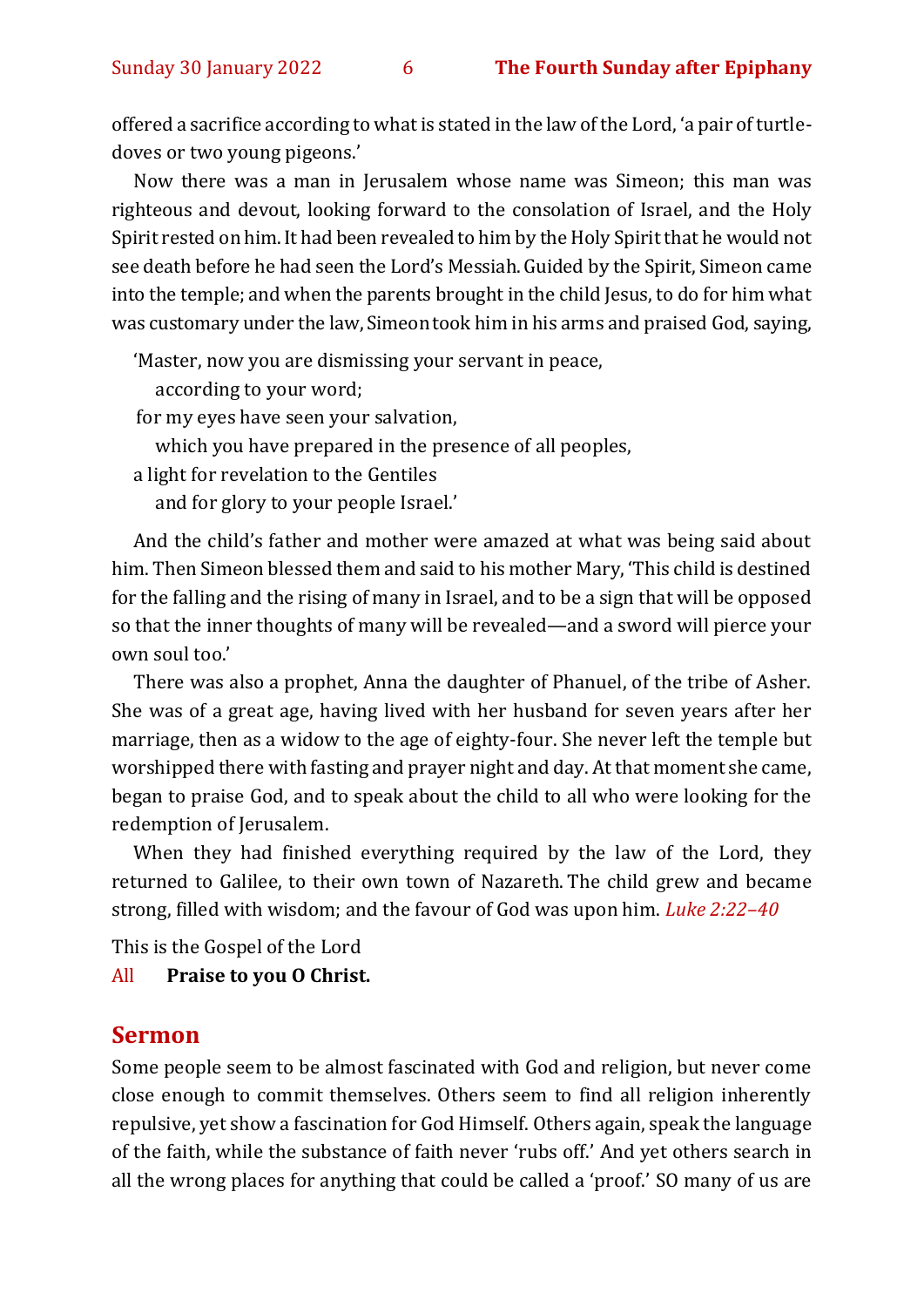confused, unsure, yet we all need God. How can we reach everyone? How can we formulate something—*anything—*that will speak directly in a way that works?

In the passage from Ezekiel, the prophet saw God in way that spoke of glory. In today's Gospel passage, an old woman called Anna somehow saw God in baby called Jesus and the aged Simeon saw something of salvation within the same baby.

How, then, do *we* look for God? And what do we see? This morning's principal passage, 1 Corinthians, is St Paul's fullest and most satisfactory answer to this, our question this morning, 'What's the proof of a benvolent God—where do we look?

The problem with our passage is that we are too familiar with it, particularly St Paul's superb 'Hymn to love' at its end. We may read them out of context because we know the earlier bits too, and fail to read these portions together, as a whole. Worse, it is quite common to think that Paul's hymn comes out of nowhere. In fact, it's the pivotal clause of Paul's wider argument.

Just before today's Epistle, in 1 Corinthians 12, St Paul starts with an obvious question. He's speaking to recent converts. We can guess that each had been a religious person. St Paul says to them, 'We say we can listen to God in this new religion of Christianity. How can you know that you are indeed listening to Him? I ask because you all managed to convince yourselves that the gods you followed previously were also living, also active, and also spoke to you.' It's a good question. He was asking for objectivity. Perhaps the Church had asked him to explain. But we also need to the answer the same question, 'How can we know that God exists?'

Paul's answer come in three sections, each of which is routinely mined for quotes and verses to the extent that we miss the overall panorama of Paul's thinking. The **first** way of discerning that God exists are manifestations of spiritual power. Paul calls them 'spiritual gifts' … and so they are. The examples he cites are the spiritual power behind healings, special communication skills like prophesy, and demonstrations of something wholly unexpected such as the gift of tongues. 'There is no way,' says Paul, 'that any of these can have a rational explanation. Therefore *God* must be responsible.' It's a good answer.

Paul then gives a **second** demonstration which expands the first: he argues in terms of a body. Paul's argument here is subtle and goes something like this: 'People are people all the world over. There is no way a group of people will work together in total unity, unless there is a spiritual force guiding them.' He then suggests this spiritual force instructs some of them to do one function while others follow different functions. No two people are identical, so no two roles in this body will be identical. Only a divine power could find a role for everyone such that all are perfectly suited to their apportioned task. Paul then goes further and says that these gifts are given by God to underpin His own work. For this reason, some are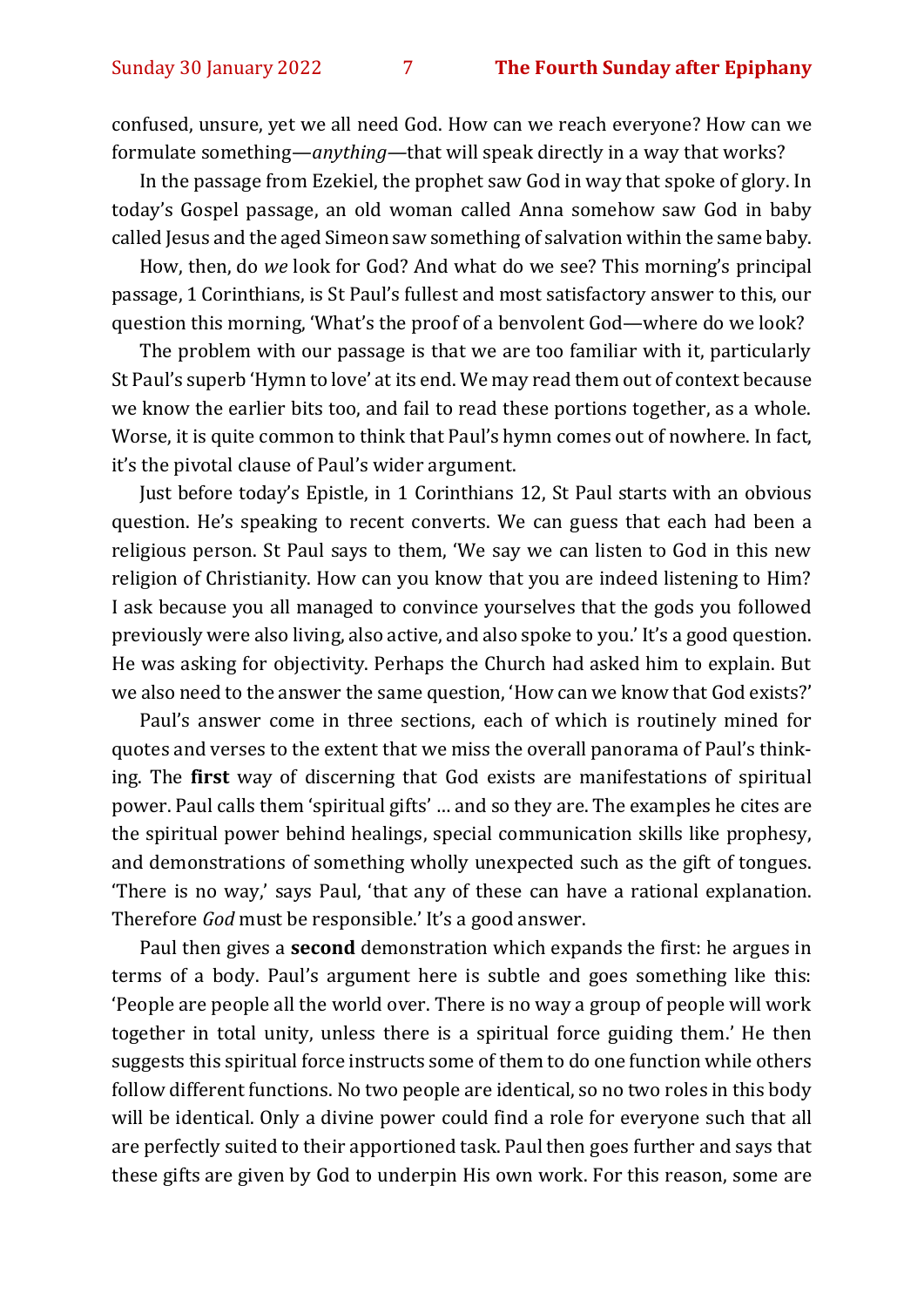given gifts of leadership, some receive gifts of prophecy, so their role as a prophet is, if you like, God's interpreter. By this means, we can all know that this groups of people are not just any old group, but god's people. Paul then ties the threads together and says this body is in fact the Church of God. Again it's a good argument.

Paul then plays his master card, saying in 1 Corinthinans 12:31b: 'Let me now show you the most excellent way [of demonstrating that God exists].' He explains that when a Christian community lives in the power of God, the love they demonstrate will be supernatural. The sort of love Christians have for their fellow Christians will be so profound, so out of the ordinary, that no one will be able to come to any other conclusion than, 'Surely their God exists.' This argument surpasses the others because the devil knows no love and cannot mimic this proof.

We may have a problem. These proofs of God may appear in Scripture but we do not live up to them. Today's Church relies on words, but of an overall message, psychologists tell us that no more than 7% of the message is conveyed by the actual words. Perhaps as much as 25% is conveyed by our body language (how we dress, how we present a message, and so on. The world is very fashion conscious and judgmental.) So the vast majority of any message is broadcast by who we *are*. Yet the Church tries to convince people that God exists, and it uses words! Words, words, words. They print the words. They amplify their words with a loudspeaker, so the seven percent is a loud seven percent. Into this context St Paul says, 'It's not what you say! Show them the power of God. Show them the most excellent way of love. Show them God: show them His love. Show them God loving through you. Show them a community living together.

Let's re-phrase the passage in 1 Corinthians 13: 'A Christian is patient; a Christian is kind. A Christian does not envy, a Christian does not boast, is not proud, and is not rude. A Christian is not self-seeking, is not easily angered, and does not keep a record of wrongs. A Christian does not delight in evil but rejoices in the truth.' We can rephrase is differently again: 'The members of a Christian community are patient with other members; the members of a Church are kind to other members. The members of a Church do not envy other members. Members of a Church do not harm their own members with boasting, pride or rudeness …' and so on. That's why Jesus said, 'By this everyone will know that you are my disciples, if you love one another'(John 13:35). Some Churches get it right: there's a legend of a first-century Church that inspired the phrase, 'See these Christians how they love one another!'

Is this the way *we* love as a Church? Is this the type of fellowship *we* show to the world, to Britain, to Oldham? If it isn't, the world will consider us just another hobby to be lumped together with the bird watchers and train spotters. If there is no power of love in our lives, we can be ignored because we are worth ignoring.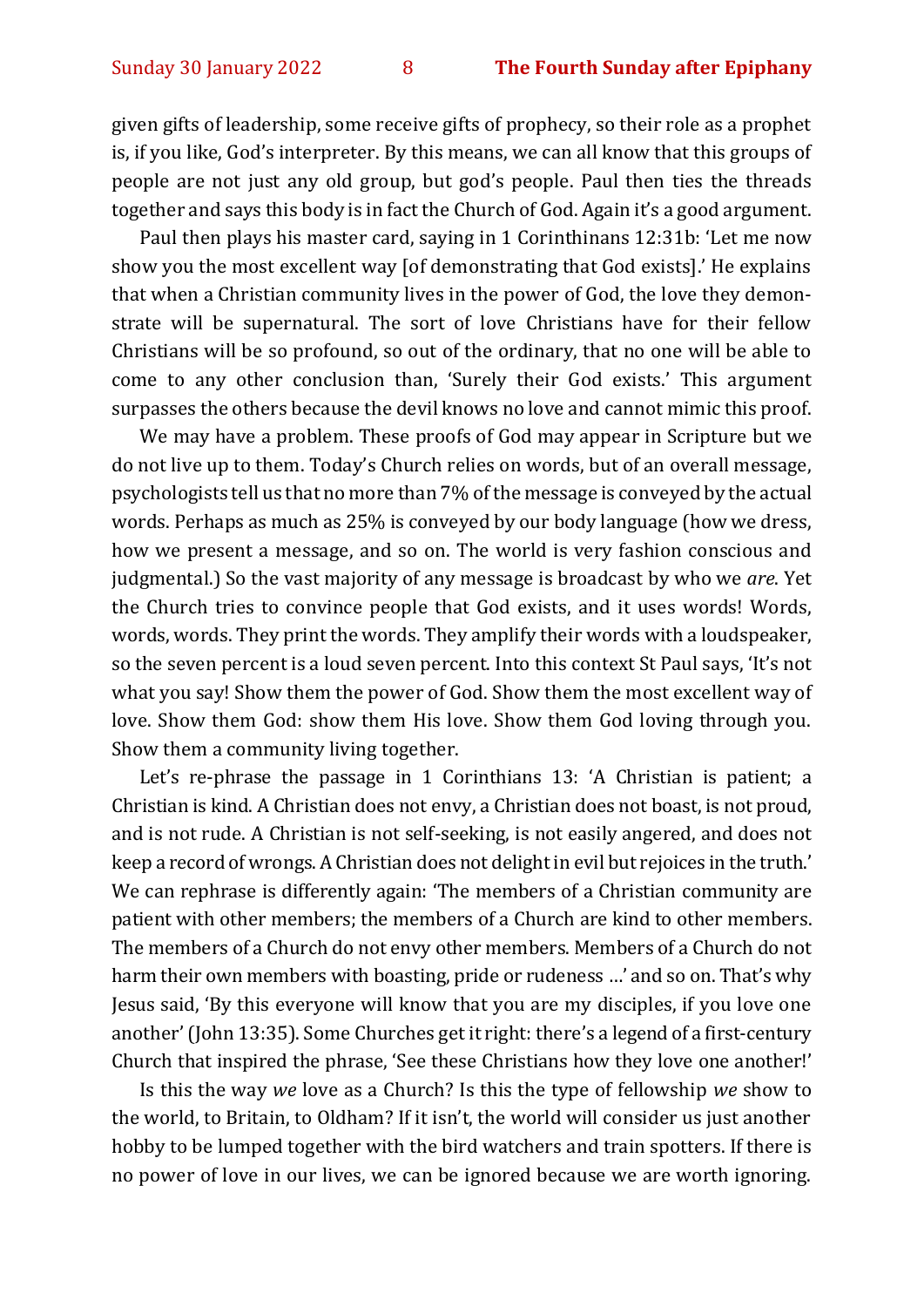We serve a powerful God, a God whom Scripture describes as being love. He offers to live in us and wants to show Himself to the world through us. We give the names 'love' or 'charity' to those acts of revelation. People see God when we love. He is the power behind us when we love. He *is* our love. We now understand why the new and last commandment is to love one another.

Do you want people to come to the Lord? Show them God. Do you want people to see God in and through this Church? Love one another. Do you want the power of God to act through you? Love one another. That's it.

# **The Creed**

Do you believe and trust in God the Father, the source of all being and life, the one for whom we exist?

#### All **We believe and trust in him.**

Do you believe and trust in God the Son, who took our human nature, died for us and rose again?

All **We believe and trust in him.**

Do you believe and trust in God the Holy Spirit, who gives life to the people of God and makes Christ known in the world?

#### All **We believe and trust in him.**

This is the faith of the Church.

All **This is our faith. We believe and trust in one God, Father, Son and Holy Spirit. Amen.**

## **Prayers of intercession**

We pray for the coming of God's kingdom. You sent your Son to bring good news to the poor, sight to the blind, freedom to the captives and salvation to your people: anoint us with your Spirit; rouse us to work in his name.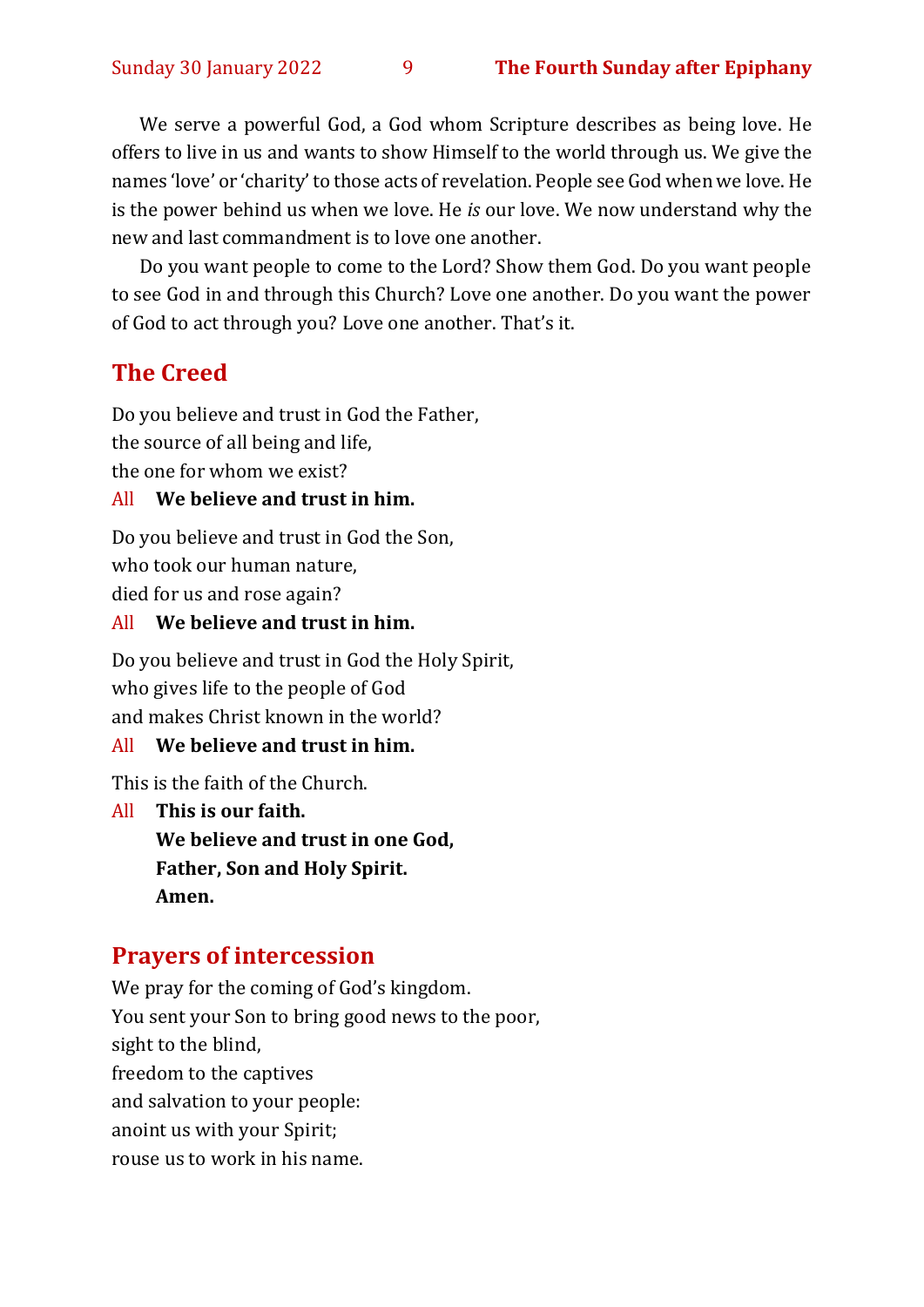Father, by your Spirit

#### All **bring in your kingdom.**

Send us to bring help to the poor and freedom to the oppressed. Father, by your Spirit bring in your kingdom. Send us to tell the world the good news of your healing love. Father, by your Spirit

#### All **bring in your kingdom.**

Send us to those who mourn, to bring joy and gladness instead of grief. Father, by your Spirit

#### All **bring in your kingdom.**

Send us to proclaim that the time is here for you to save your people. Father, by your Spirit

#### All **bring in your kingdom.**

Father, use us, unworthy as we are, to bring in your kingdom of mercy, justice, love and peace. Empower us by your Spirit and unite us in your Son, that all our joy and delight may be to serve you, now and for ever.

#### All **Amen.**

Merciful Father,

All **accept these prayers for the sake of your Son, our Saviour Jesus Christ. Amen.**

# **The peace**

Christ is our peace.

If anyone is in Christ, there is a new creation.

The old has passed away: behold, everything has become new.

The peace of the Lord be always with you,

All **And also with you.**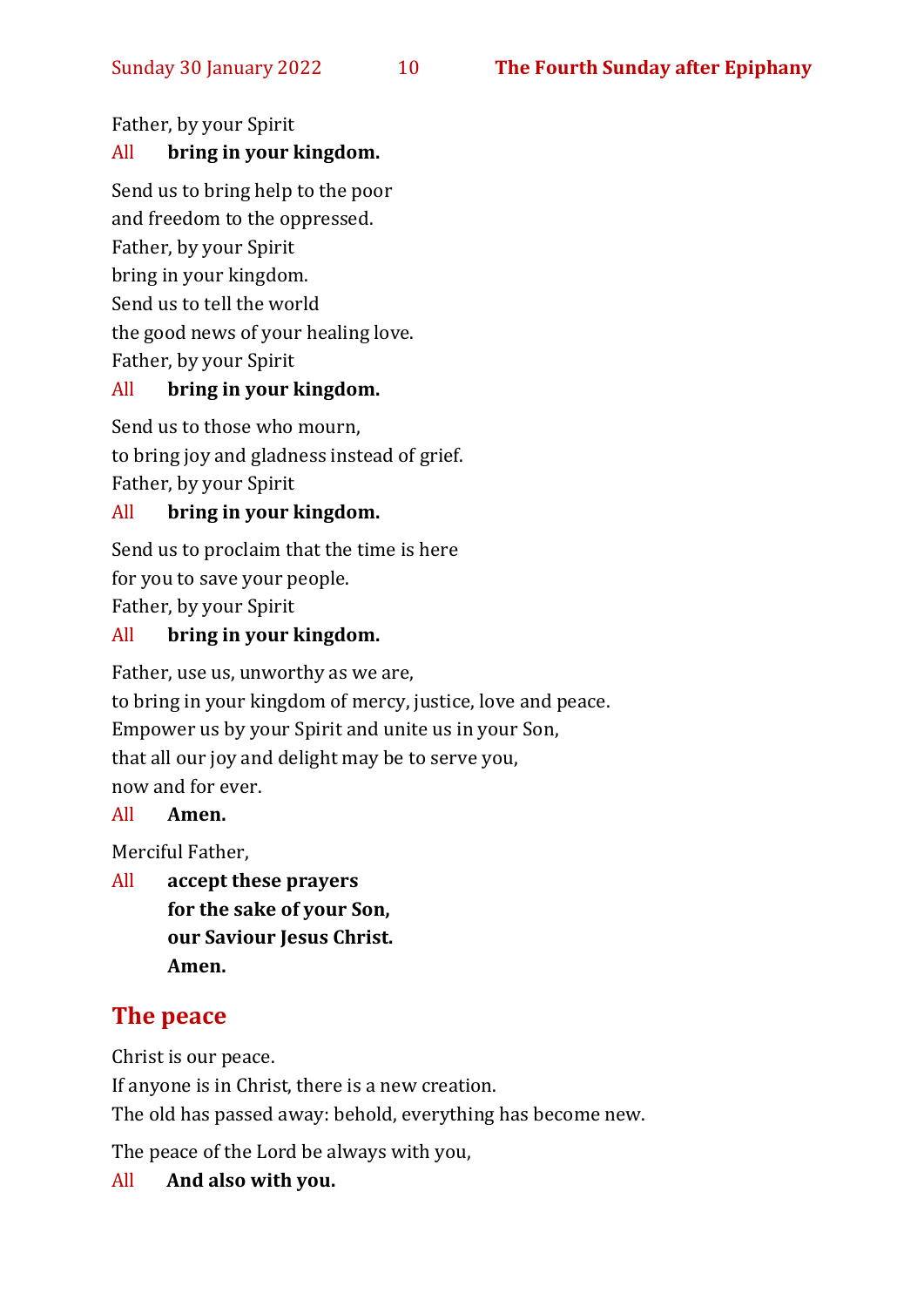HYMN 3 **[The King of love](https://www.youtube.com/watch?v=b3GFVW6m9Qo)** (please click on this link to hear the hymn)

The liturgy of the Communion Service appears below

# The Dismissal

Christ the Son of God perfect in you the image of his glory and gladden your hearts with the good news of his kingdom; and the blessing of God the Almighty: Father, Son, and Holy Spirit, be with you now and remain with you always. All **Amen.**

HYMN 4 **[All I once held dear](https://www.youtube.com/watch?v=fIvKDgktutI)** (please click on this link to hear the hymn)

Go in peace to love and serve the Lord.

All **In the name of Christ. Amen.**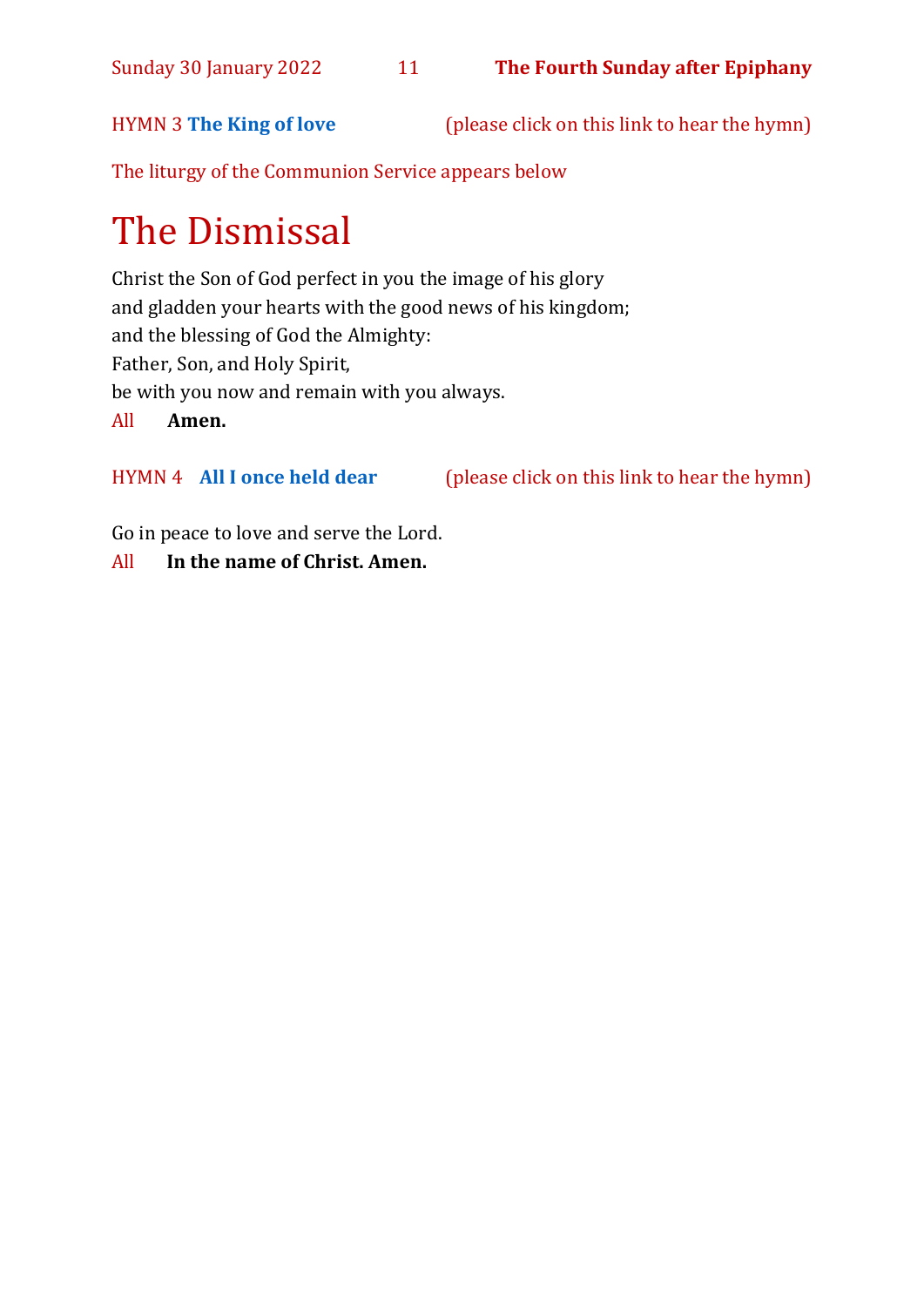# The Liturgy of the Sacrament

### Eucharistic Prayer (prayer E)

The Lord be with you

#### All **and also with you.**

Lift up your hearts.

#### All **We lift them to the Lord.**

Let us give thanks to the Lord our God.

#### All **It is right to give thanks and praise.**

Father, you made the world and love your creation. You gave your Son Jesus Christ to be our Saviour. His dying and rising have set us free from sin and death. And so we gladly thank you, with saints and angels praising you, and saying,

All **Holy, holy, holy Lord, God of power and might, heaven and earth are full of your glory. Hosanna in the highest. Blessed is he who comes in the name of the Lord. Hosanna in the highest.**

We praise and bless you, loving Father, through Jesus Christ, our Lord; and as we obey his command, send your Holy Spirit, that broken bread and wine outpoured may be for us the body and blood of your dear Son.

On the night before he died he had supper with his friends and, taking bread, he praised you. He broke the bread, gave it to them and said: Take, eat; this is my body which is given for you; do this in remembrance of me.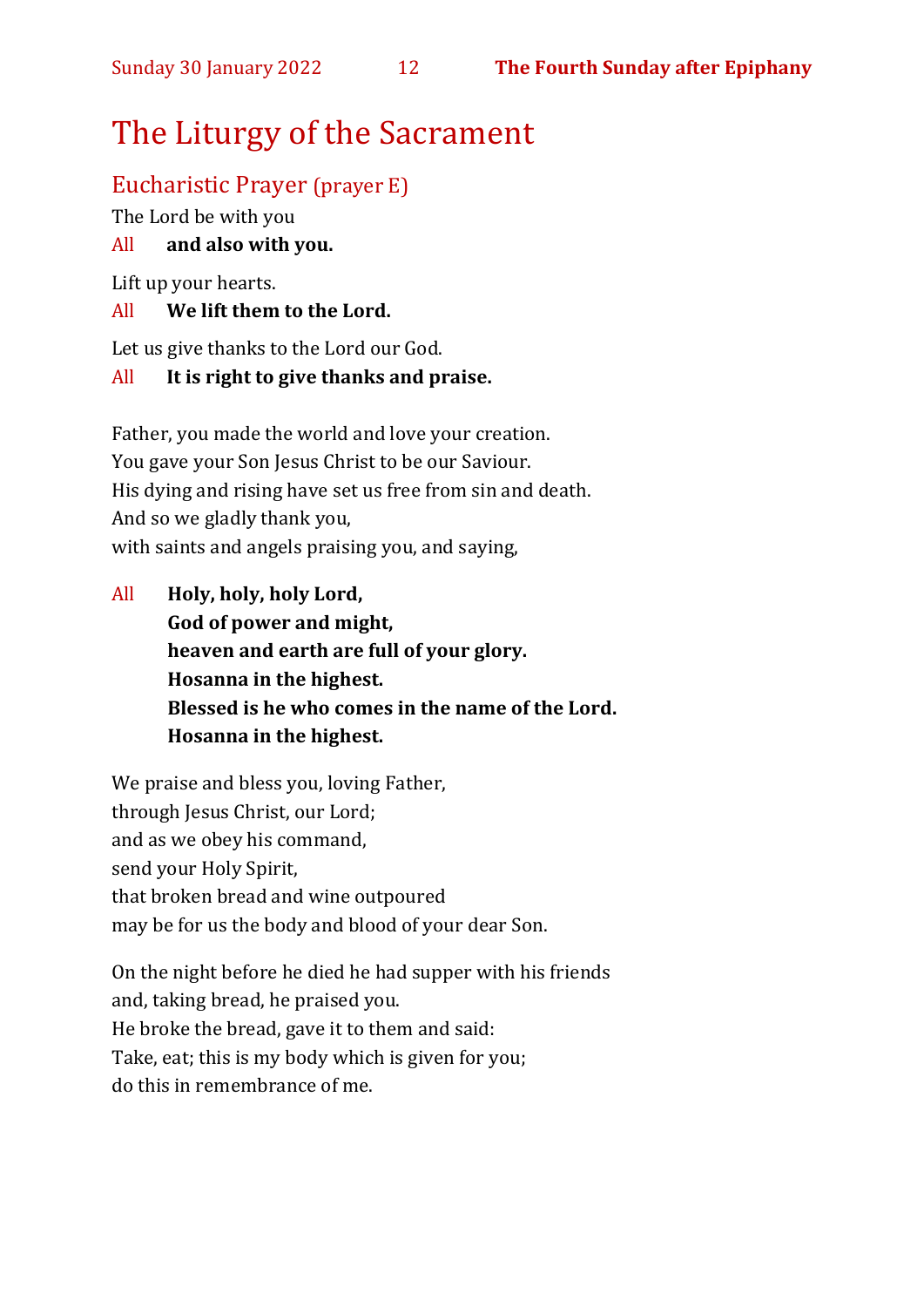When supper was ended he took the cup of wine. Again he praised you, gave it to them and said: Drink this, all of you; this is my blood of the new covenant, which is shed for you and for many for the forgiveness of sins. Do this, as often as you drink it, in remembrance of me.

So, Father, we remember all that Jesus did, in him we plead with confidence his sacrifice made once for all upon the cross.

Bringing before you the bread of life and cup of salvation, we proclaim his death and resurrection until he comes in glory.

Great is the mystery of faith:

# All **Christ has died. Christ is risen. Christ will come again.**

Lord of all life, help us to work together for that day when your kingdom comes and justice and mercy will be seen in all the earth.

Look with favour on your people, gather us in your loving arms and bring us with all the saints to feast at your table in heaven.

Through Christ, and with Christ, and in Christ, in the unity of the Holy Spirit, all honour and glory are yours, O loving Father, for ever and ever.

All **Amen.**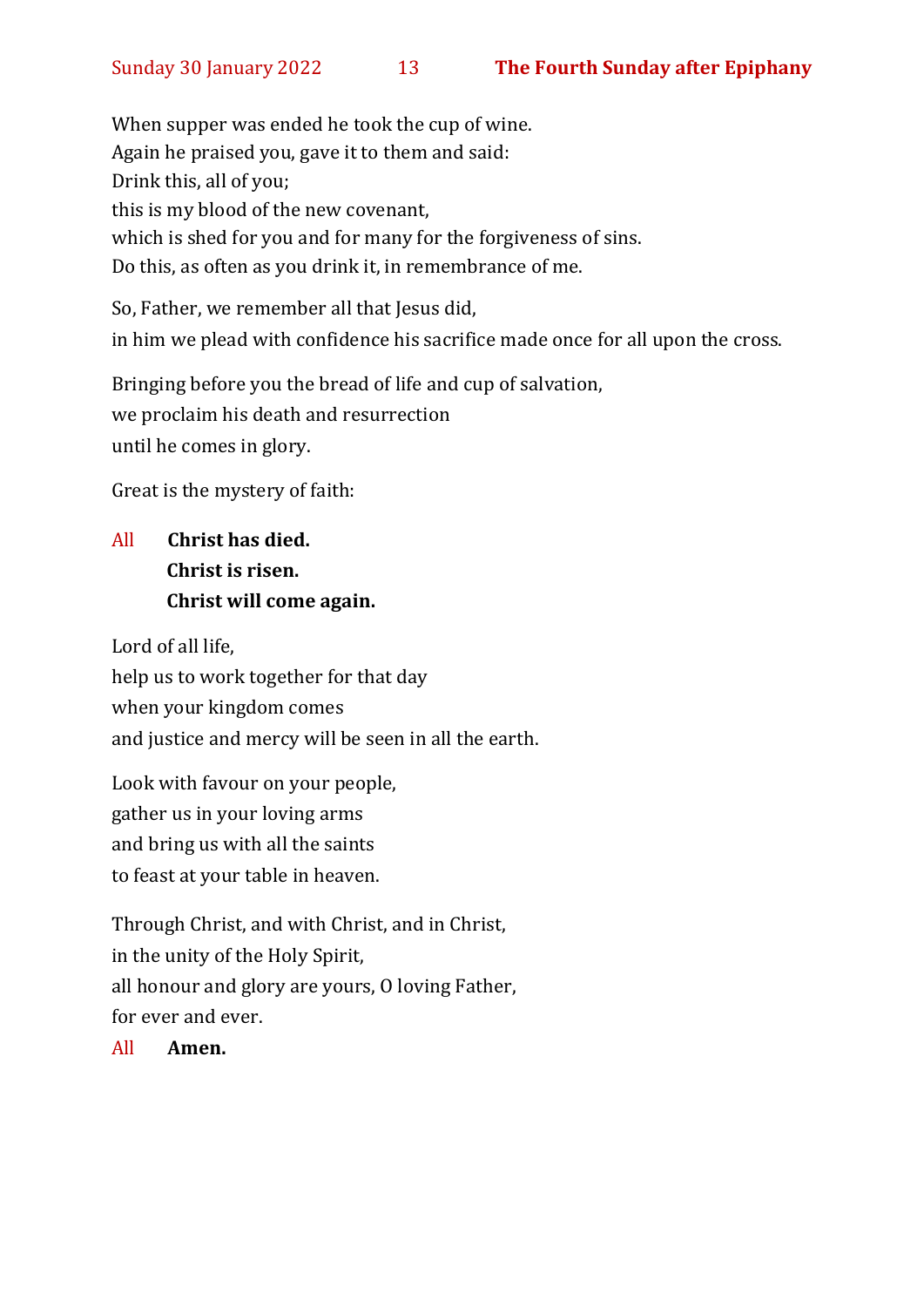# The Lord's Prayer

As our Saviour taught us, so we pray

All **Our Father in heaven, hallowed be your name, your kingdom come, your will be done, on earth as in heaven. Give us today our daily bread. Forgive us our sins as we forgive those who sin against us. Lead us not into temptation but deliver us from evil. For the kingdom, the power,** 

**and the glory are yours now and for ever. Amen.**

# Breaking of the Bread

We break this bread to share in the body of Christ.

- All **Though we are many, we are one body, because we all share in one bread.**
- All **Lamb of God,**

**you take away the sin of the world, have mercy on us.**

**Lamb of God, you take away the sin of the world, have mercy on us.**

**Lamb of God, you take away the sin of the world, grant us peace.**

Draw near with faith. Receive the body of our Lord Jesus Christ which he gave for you, and his blood which he shed for you. Eat and drink in remembrance that he died for you, and feed on him in your hearts by faith with thanksgiving.